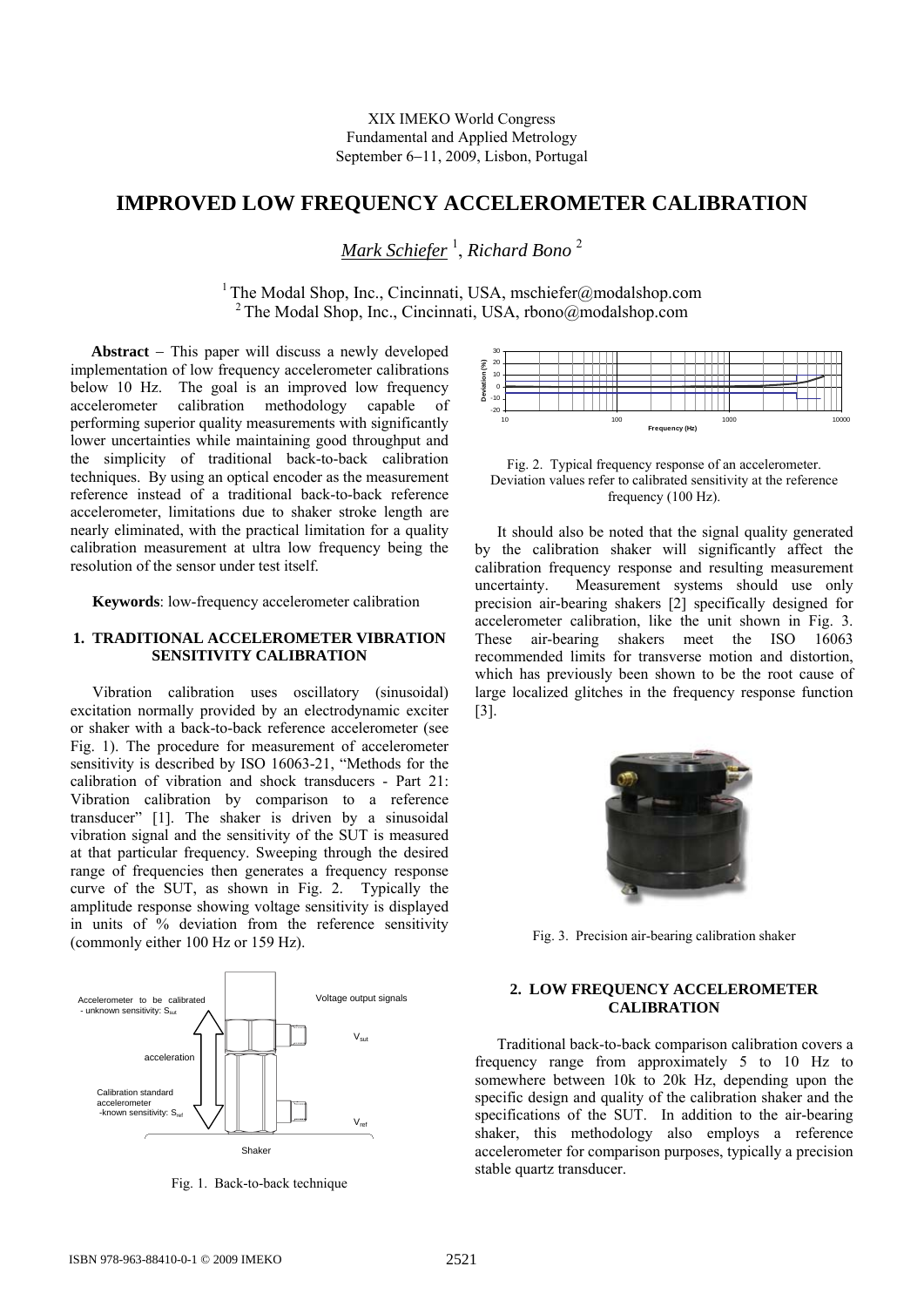The limitations in frequency range below 5 Hz generally relate to the fact that shakers have a relatively small stroke length, and, as a result, have limitations on the acceleration range at low frequency based upon maximum displacement. For example, using the PCB 394A30 air-bearing shaker (10 mm pk-to-pk stroke), the maximum achievable acceleration at 5 Hz is 0.5 g pk. At 1 Hz, maximum achievable acceleration drops to just 20 mg pk, marginally higher than the reference accelerometer's broadband resolution specification. At this level, poor signal-to-noise ratio significantly affects the measurement quality, drastically raising uncertainties. As a result, low frequency calibration (below 5 Hz) is traditionally done using a second, specialized long stroke shaker (6 in pk-to-pk stroke) that is only used from about 0.5 Hz to maybe 10 Hz. At that point, the SUT is remounted on the mid- to high frequency calibration shaker to complete the frequency response measurement through the high frequency range and/or to its mounted resonant frequency.

Fig. 4 shows the theoretical acceleration levels at a constant displacement based upon the stroke of the airbearing (10 mm) and long stroke (6 in) shakers. It clearly shows an increase of more than an order of magnitude in maximum achievable acceleration levels for each shaker at a given frequency. As a result better measurements are produced down to lower frequencies given the additional stroke (i.e. increased signal level) when using traditional back-to-back accelerometers as the reference transducer. The common frequency limits of each shaker and the 1 g crossover points are annotated for clarity.



Fig. 4. Maximum theoretical acceleration limits for the 10 mm stroke air-bearing shaker (ABS) and the 6 in. long stroke shaker

## **3. NEW METHODOLOGY FOR LOW FREQUENCY ACCELEROMETER CALIBRATION**

There is a different approach to improving low frequency accelerometer calibration. Instead of adding a second specialized shaker with significantly longer stroke in order to increase acceleration levels at low frequency, consider changing the reference transducer to one that is not restricted by any stroke limitations to start. By using an optical encoder as the measurement reference instead of a traditional reference accelerometer, limitations due to shaker stroke length are nearly eliminated, with the practical

limitation for a quality calibration measurement at ultra low frequency being the resolution of only the SUT itself.

The resolution of the optical encoder reference is based directly upon displacement. Therefore, its signal to noise ratio does not lessen with the reduced acceleration levels at lower frequencies. The air-bearing shaker has a constant 10 mm stroke regardless of whether the excitation signal is 10 Hz, 1 Hz or 0.1 Hz. Therefore, the optical encoder maintains a superior quality measurement while any reference accelerometer will eventually hit its noise floor, shown graphically in Fig. 5. And due to the high quality airbearing suspension the excitation signal exhibits very low distortion levels to these very low test frequencies.



Fig. 5. Theoretical limits of accelerometer\* and optical encoder reference sensors charted against air-bearing shaker acceleration limits due to maximum stroke. \*Accelerometer resolution displayed is based upon the manufacturer's broadband RMS resolution of the air-bearing shaker's integral reference accelerometer.

Fig. 6 shows an optical encoder sensor mounted on an air-bearing shaker. The read-head sensor is firmly affixed to the top of the shaker body, while a read-strip optical scale is mounted onto the shaker armature. The optical encoder senses light emitted from an LED that varies based upon the relative position between an index grating in the read-head and the optical scale on the read-strip. One cycle of the photocurrent output represents 20 μm of motion. The cycles are reconstructed to determine the displacement (motion) of the scale at any point in time. By deriving acceleration from the function of displacement, a high resolution reference signal is measured. Fig. 7 illustrates this operation.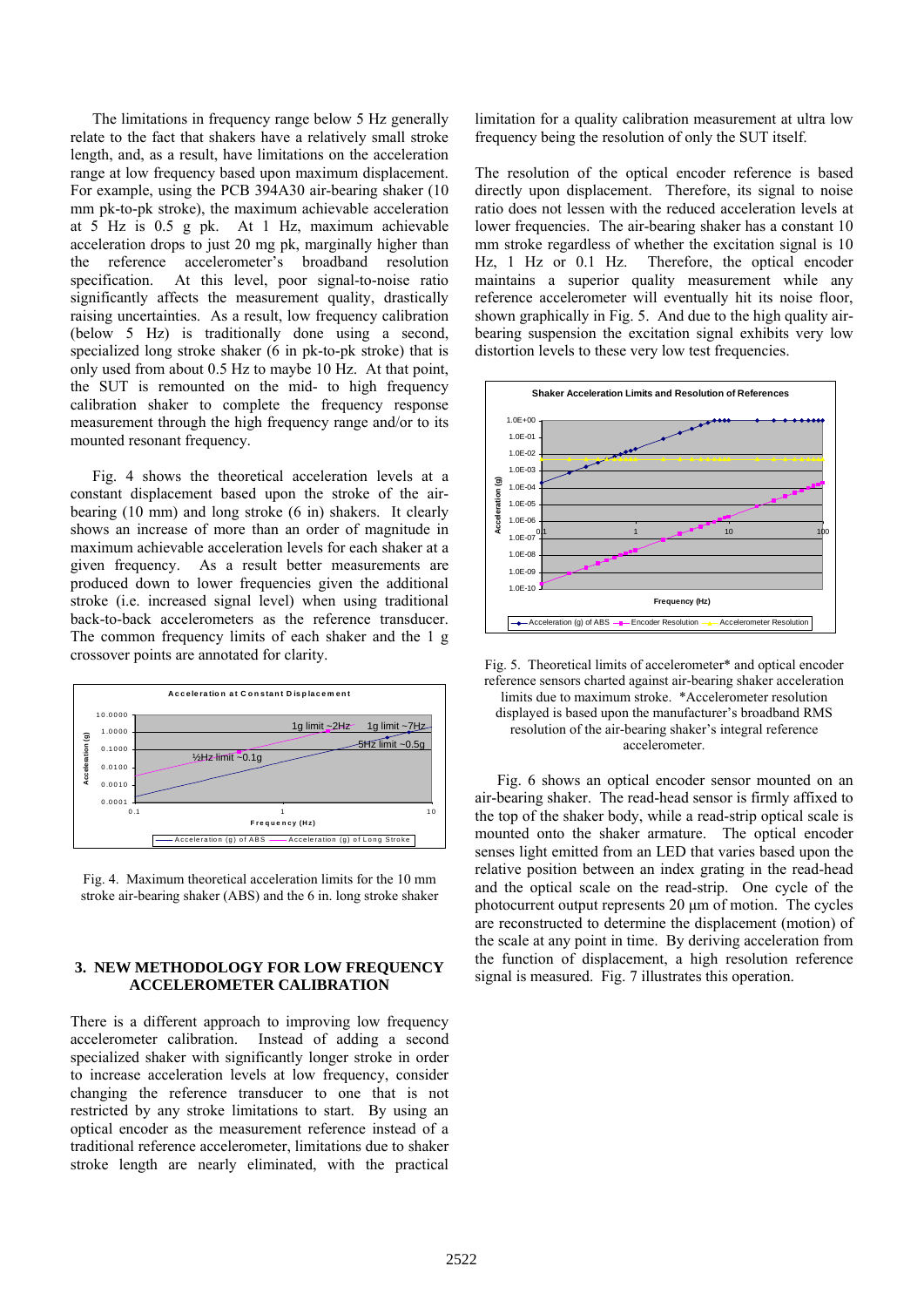

Fig. 6. Optical encoder read-head sensor and read-strip optical scale mounted on Model 394A30 calibration air-bearing shaker.



Fig. 7. Optical Encoder Operation

The resulting measurement is a superior quality reference signal that can be used to make calibration measurements at ultra low frequencies with uncertainties similar to those from a primary calibration by a laser interferometer. Data in Fig. 8 compares the signal output from the air-bearing shaker's internal 10 mV/g reference accelerometer with that from the optical encoder sensor. At 2 Hz, the reference accelerometer's signal quality is beginning to visually degrade, and by 0.5 Hz its noise floor has consumed the measurement. Below each of these traces is the signal simultaneously measured from the optical encoder reference sensor, which clearly shows a superior, low noise, high quality sinusoid even at 0.5 Hz.



Fig. 8. Reference sensor measurement signals from accelerometer (upper plot) and optical encoder (lower plot), displayed at 10 Hz, 2 Hz and 0.5 Hz as indicated

#### **4. EXPERIMENTAL DATA AND RESULTS**

Calibration data was acquired using The Modal Shop 9155 accelerometer calibration workstation. The system uses a National Instruments 24 bit DSA data acquisition card with the 394A31 air-bearing shaker. This system also supports the use of a long stroke shaker as an option for low frequency calibration while using a traditional low frequency, high sensitivity back-to-back reference accelerometer.

A PCB Q353B51 500 mV/g quartz ICP® accelerometer was calibrated using the following 9155 system configurations down to 0.25 Hz:

- 1) Traditional back-to-back comparison calibration using 394A31 air-bearing shaker with internal 10 mV/g reference accelerometer
- 2) Traditional back-to-back comparison calibration using long stroke shaker with  $500 \, \text{mV/g}$  low frequency reference accelerometer
- 3) New low frequency calibration using 394A31 airbearing shaker with optical encoder reference sensor
- 4) New low frequency calibration using long stroke shaker with optical encoder reference sensor

The same transducer was also calibrated at the Laser primary calibration lab at PCB Piezotronics using a long stroke shaker. With a stated measurement uncertainty of 0.3% down to 0.5 Hz, this data was accepted as "true" results for comparative purposes. The calibration results from each of these tests are shown in Fig. 9.

The data shows excellent correlation between the three calibration sets performed on the long stroke shaker. The data from the air-bearing shaker referenced to the optical encoder is very reasonable, with a maximum % deviation from the laser primary standard of just 0.67% at 0.5 Hz. This is very impressive considering only 10 mm of stroke and that typical measurement uncertainties, for back-to-back secondary systems using long stroke shakers, are in the 1.8% to 3.0% range. (These stated measurement uncertainty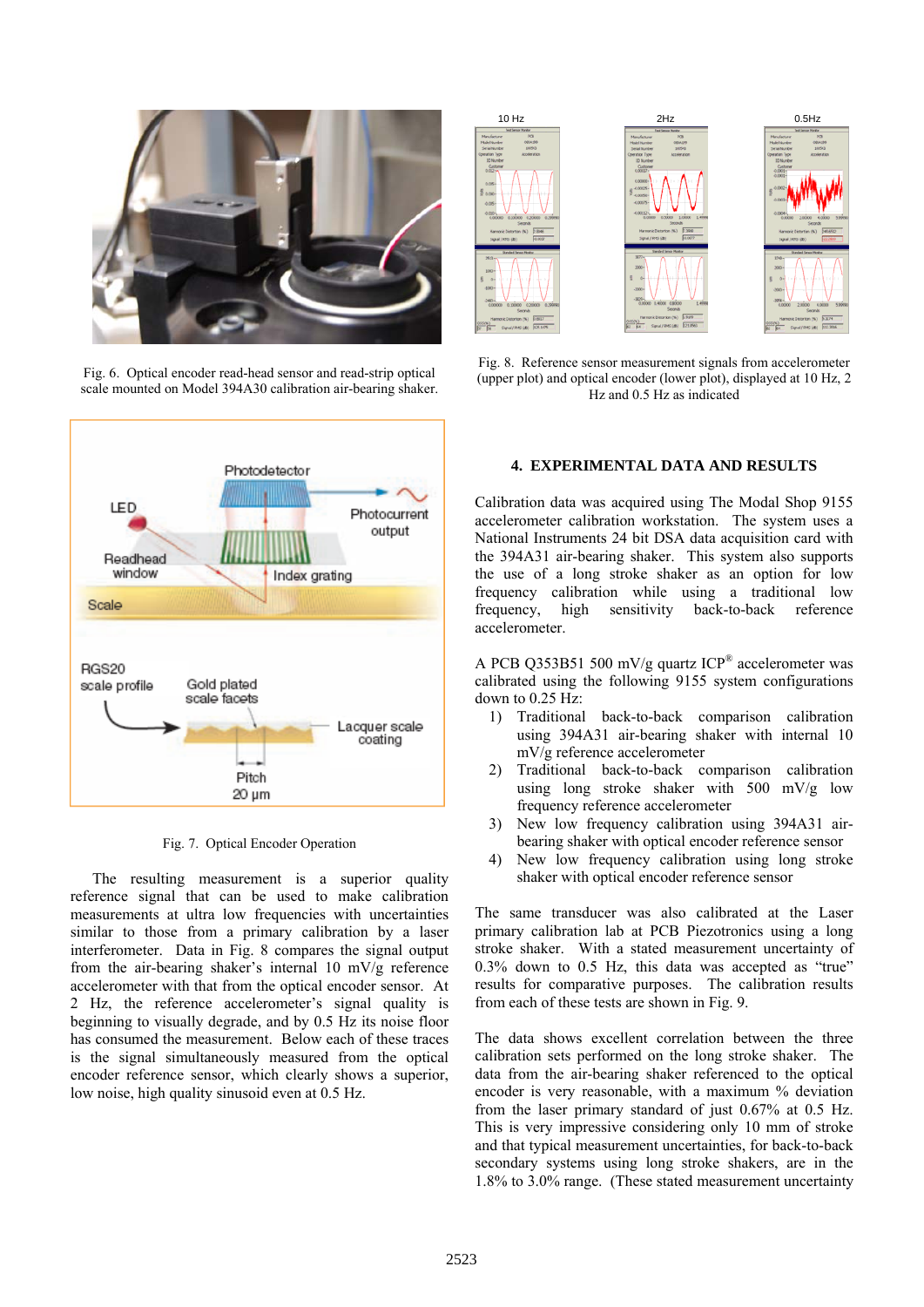numbers are taken from The Modal Shop and PCB Piezotronics published uncertainty budgets for A2LA certification of secondary calibration in the 0.5 to 5 Hz range.) Lastly, the data from the traditional back-to-back calibration using the air-bearing shaker with its accelerometer reference exhibit measurement differences pushing 1% below 5 Hz, reinforcing the recommendation that this configuration should not be utilized below 5 Hz.



Fig. 9. Calibration results for different system configurations from 0.25 Hz to 10 Hz

Additionally, the contribution to the calibration measurement's random uncertainty from the signal-to-noise ratio of each of the reference sensors in each of these system configurations was assessed. Using the PCB Q353B51 accelerometer as a consistent "reference" across each of these system configurations, with other variables staying (essentially) constant, 30 repetitive calibration sweeps from 0.25 Hz to 10 Hz were completed. The random uncertainty % (statistical standard deviation of results over the 30 runs) at each data point for each system configuration is presented in Fig. 10. By comparing the traditional back-to-back technique (labeled "Accel Ref 394A31") to the new optical encoder technique (labeled "Opt Enc Ref 394A31"), the improvement in measurement quality is clearly evident, with substantially smaller uncertainty %'s below 5 Hz.

This data also shows that stroke can be a factor. Even while using the optical encoder reference, the random uncertainty still rises substantially approaching 0.25 Hz. The resulting uncertainty, however, is typically acceptable (random uncertainty % still under 0.2% at 0.5 Hz, and just 0.03% at 1 Hz) given traditional back-to-back secondary level calibration. Certainly the best case is the optical encoder reference on the long stroke shaker, which ensures both the quality of the reference signal as well as the SUT given the achievable acceleration levels. As such, this system solution (optical encoder reference installed on a specialized long stroke shaker) is the recommended hardware configuration of choice for primary and national metrology labs.



Fig. 10. Random Uncertainties using PCB Q353B51 accelerometer on both 394A31 air-bearing and long stroke shakers

### 5. **LIMITATIONS OF OPTICAL ENCODER METHODOLOGY**

There are two limitations with the optical encoder methodology. Since the reference sensor measurement resolution is based upon displacement, the signal quality degrades as the displacement reduces with increasing frequency – essentially the inverse affect of what happens to reference accelerometers at lower frequencies. As the calibration sweeps up in frequency, electrodynamic shakers are not able to drive large acceleration levels that would be necessary to maintain large displacements. Therefore, at some frequency it is necessary to switch the reference signal from the optical encoder sensor to a traditional reference accelerometer. Typically this is about 10 to 20 Hz. Within this range, both reference transducers (accelerometer and optical encoder) exhibit excellent signal quality with no degradation of calibration data from switching.

The second limitation is the dependence upon the SUT measurement resolution. Similar to the limitation of reference accelerometers having poor signal quality at low excitation levels due to shaker stroke length, SUTs may also have signal-to-noise ratio issues. Fortunately, accelerometers that are intended to be used at very low frequency ranges (below 5 Hz) possess a relatively high sensitivity with adequate resolution. For example, a typical 10 mV/g piezoelectric accelerometer may have a broadband resolution around 5 mg. However, a typical 100 mV/g piezoelectric accelerometer may have a broadband resolution around 0.5 mg, while a typical 1000 mV/g piezoelectric accelerometer may have a broadband resolution around 0.005 mg. These higher sensitivity, higher resolution accelerometers, generally used for lower frequency, lower level measurements, do have sufficient resolution and output to be adequately calibrated on a single shaker, even at these low levels.

## 6. **CONCLUSION**

By integrating an optical encoder sensor as the reference transducer for low frequency accelerometer calibration, superior measurement quality and near-laser primary